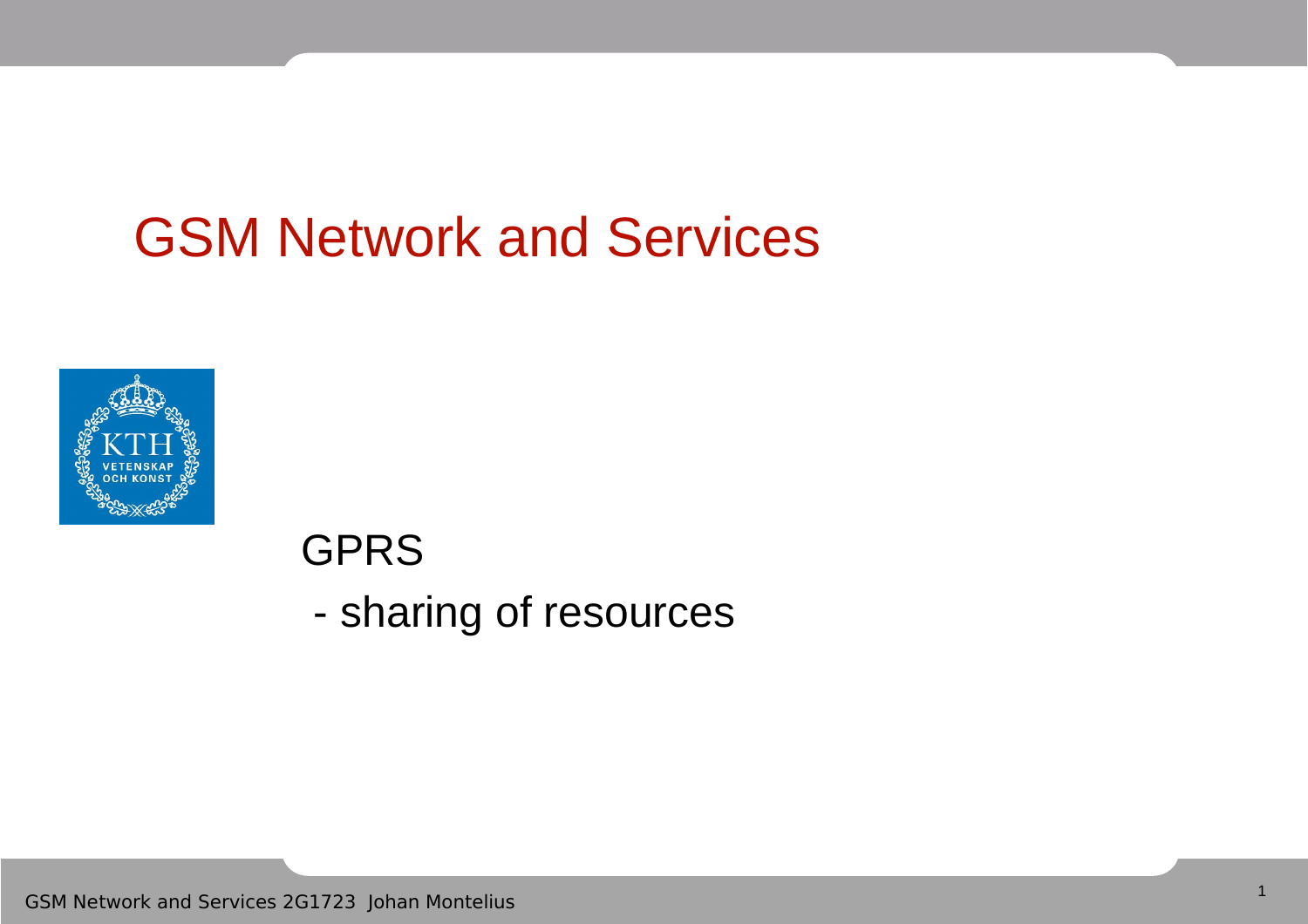### What is the problem?

- Many data applications are very bursty in its traffic pattern: http, smtp, pop, telnet, ...
- Why reserve physical resources at the radio interface if they will be mostly idle?
- Why reserve full duplex channels when traffic is mostly half duplex?
- Note:
	- increased capacity is solved by HSCSD
	- its resource sharing that is the problem

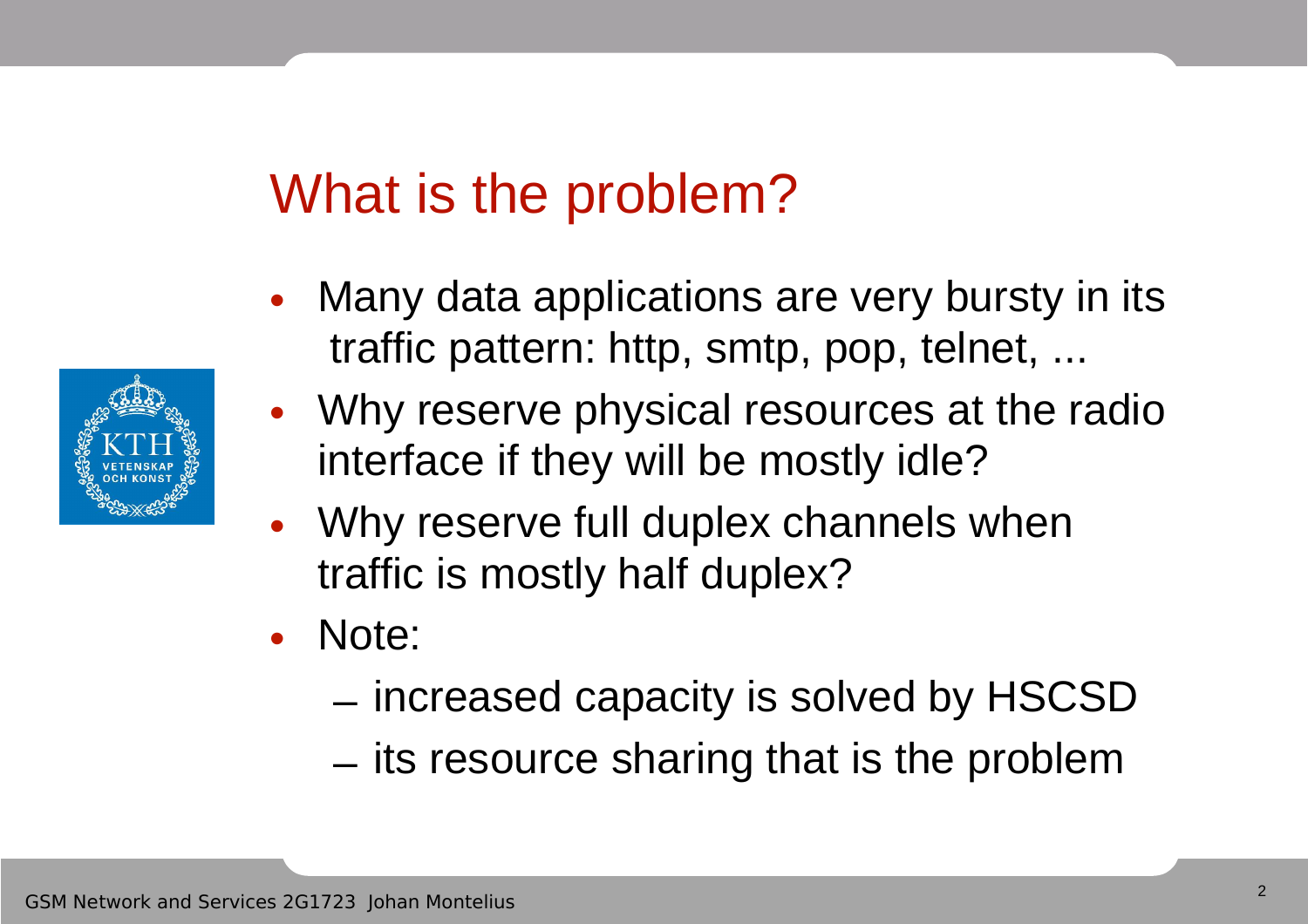#### GPRS – General Packet Radio Service

- Dynamic and flexible allocation of traffic channels.
- Allocation of more than one timeslot in a frame to allow for temporary high capacity.
- More flexible paging procedures since mobile will be paged more often.
- New coding schemes (same radio modulation!) to increase capacity.

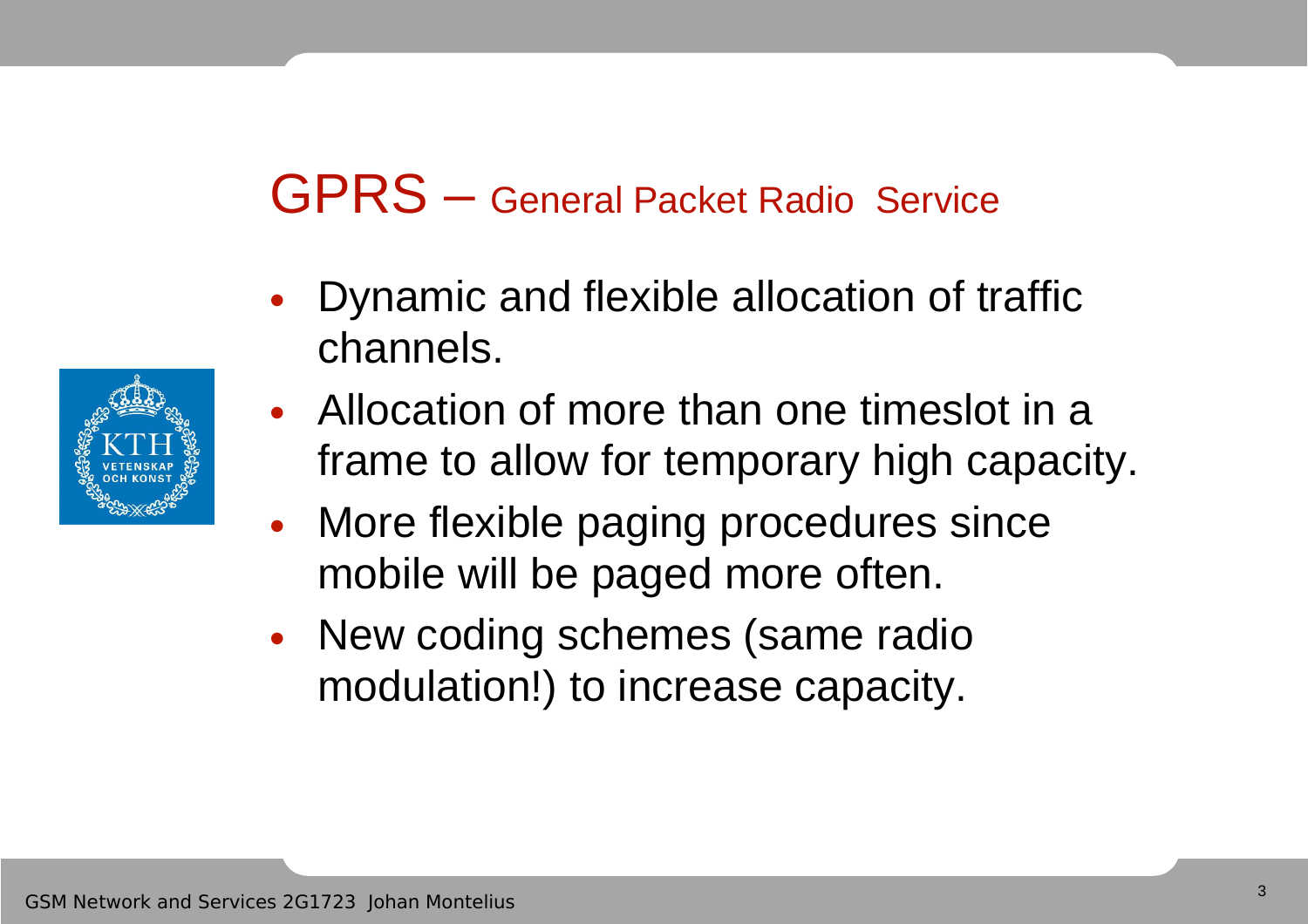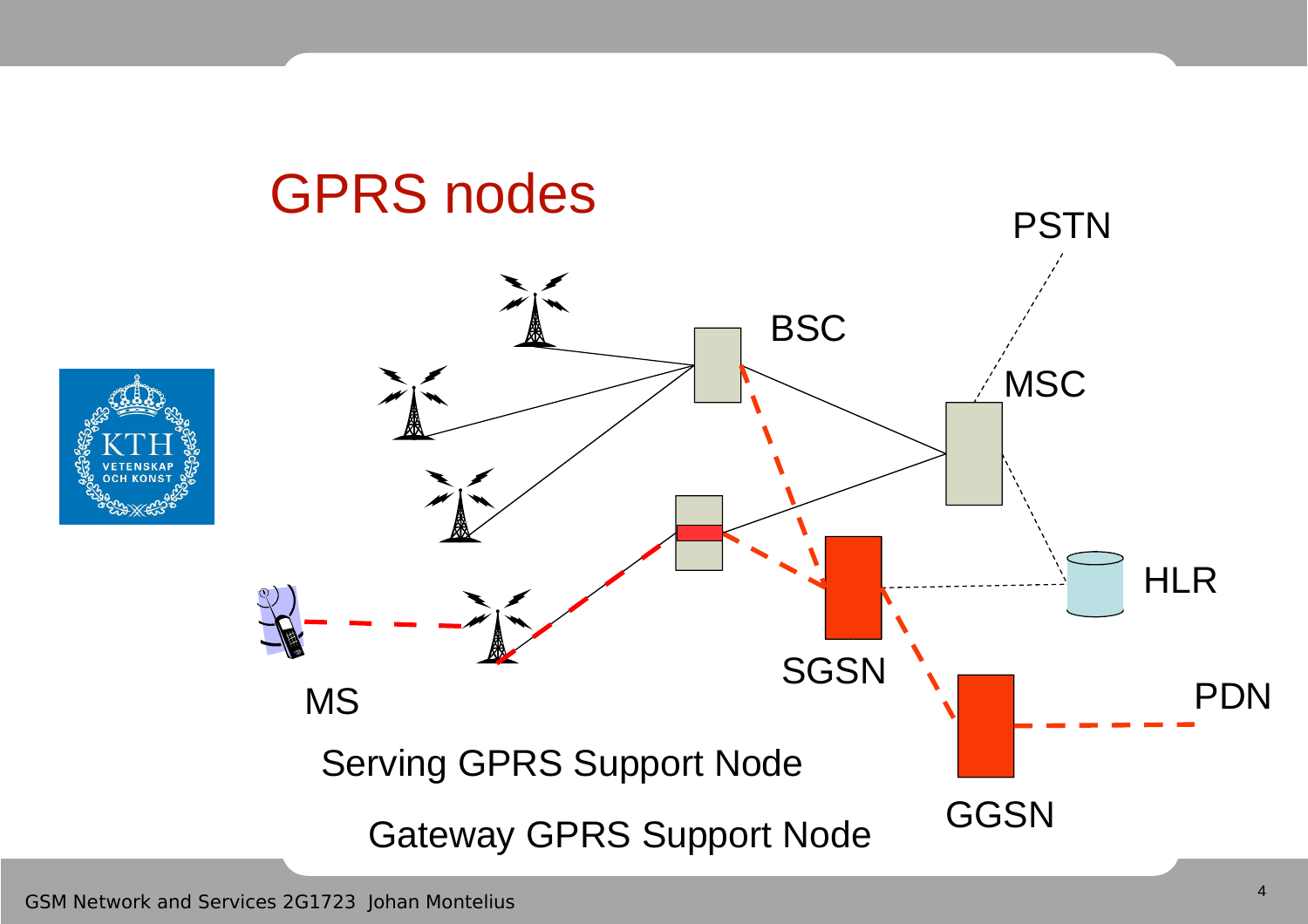### New nodes



- SGSN serving GPRS support node
	- the "MSC" of GPRS
	- mobility management, session control, authentication, encryption, charging
- GGSN gateway GPRS support node
	- the point of presence on the Internet
	- located in your home PLMN
- CGSN combined GPRS support node
	- the two nodes in one cabinet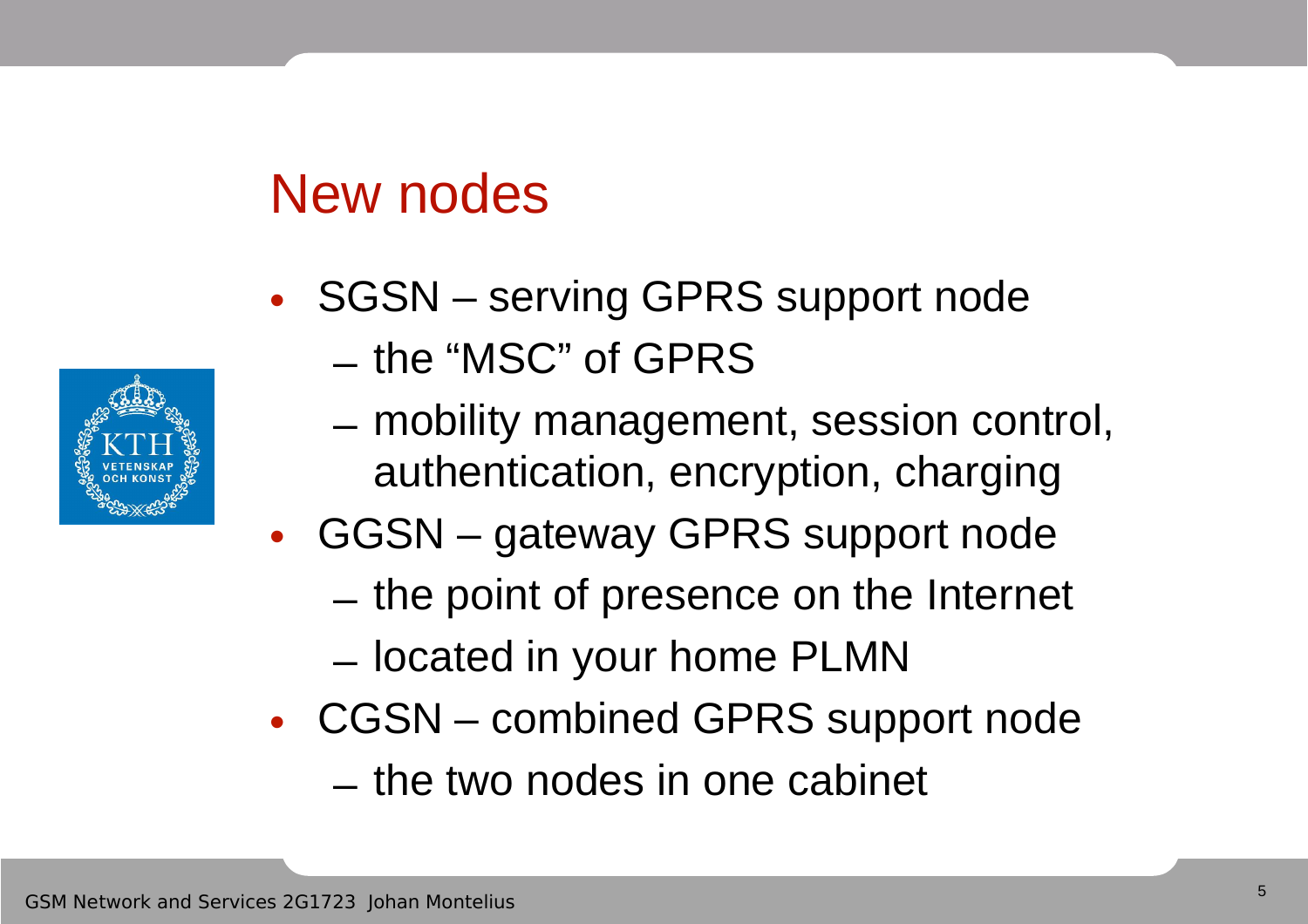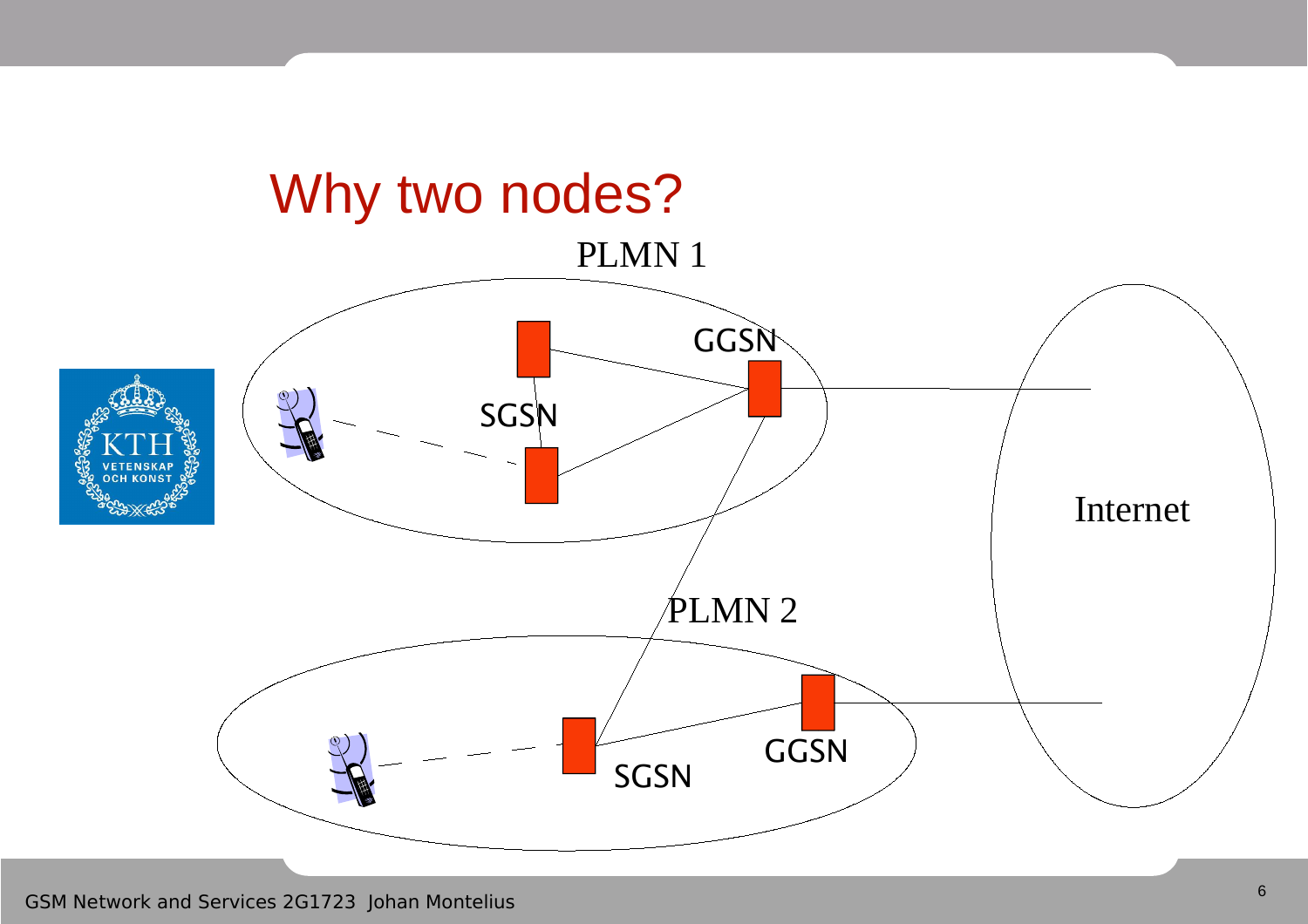### Additional upgrade

- Mobiles have to have GPRS support; most GSM mobiles sold today have it.
- The BSC has to be upgraded with a Packet Control Unit (PCU) that supports the GPRS link control and forwards the packets to the SGSN.
- BTS need only software upgrade.

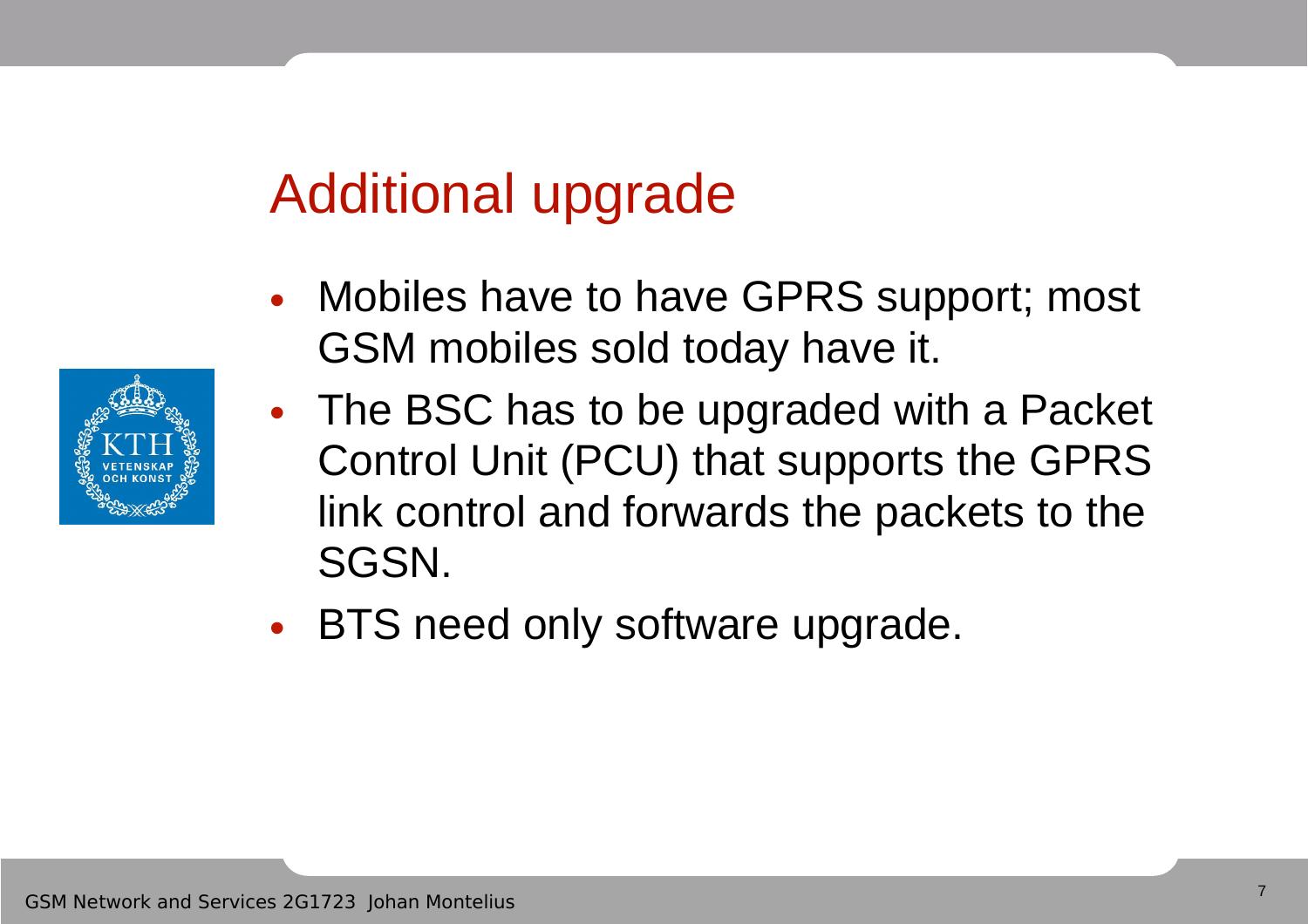## Mobiles

• Class



- A: handles both GSM and GPRS simultaneously (only one or two models on the market)
- B: handles both GSM and GPRS but not simultaneously (regular phone)
- C: only GSM or only GPRS (old/cheap phone or a PC card)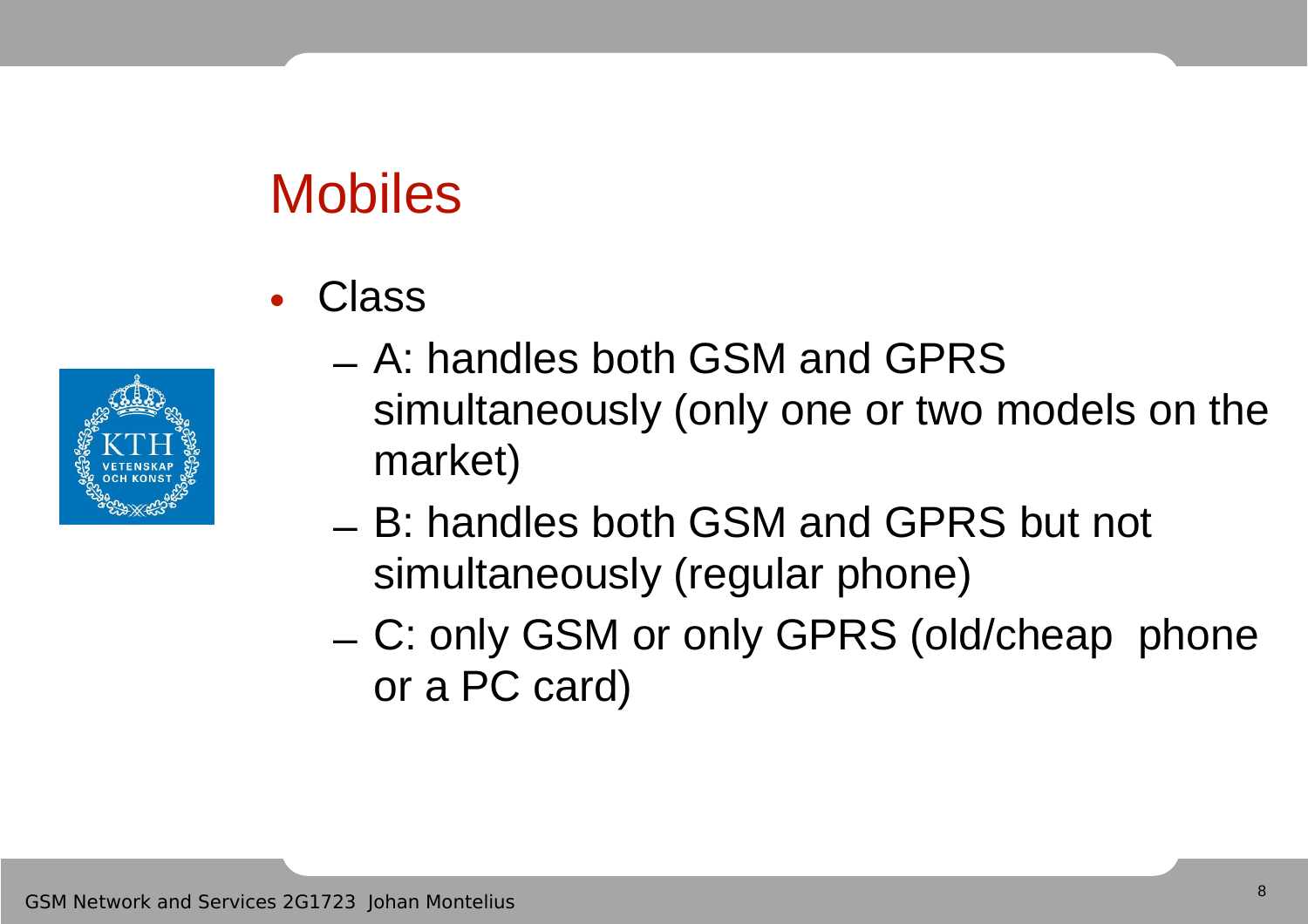### Mobiles

- Multislot class; the number of downlink, uplink and total timeslots the mobile can handle.
- Total of 29 multislot classes but in reality only a few are seen on the market:
	- $-8:4$  down / 1 up, 5 max (ok phone)
	- $-10$  : 4 down / 2 up, 5 max (better)
- Coding scheme: CS-1, CS-2, CS-3, CS-4
	- more on this later

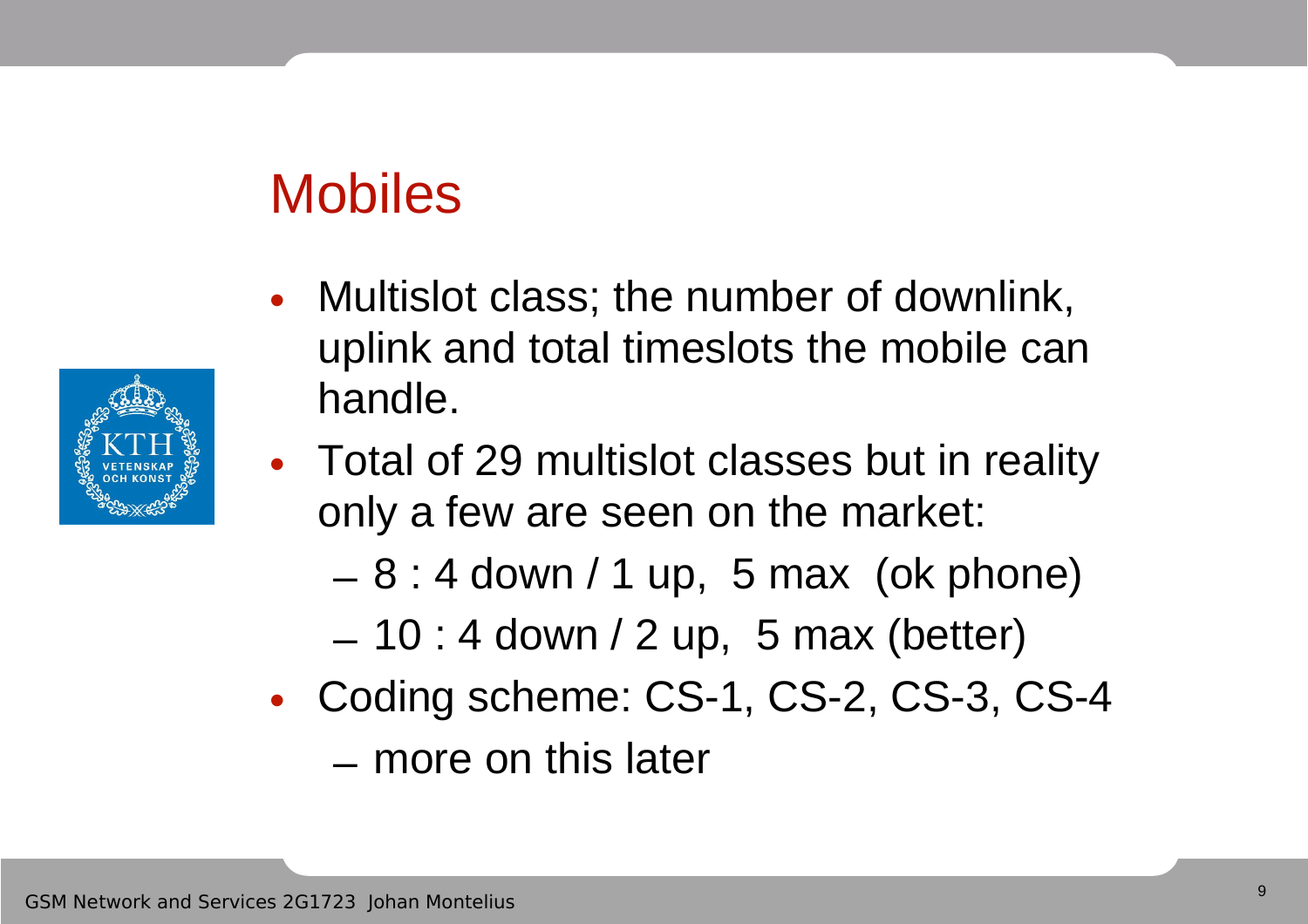#### Idle – Ready – Standby

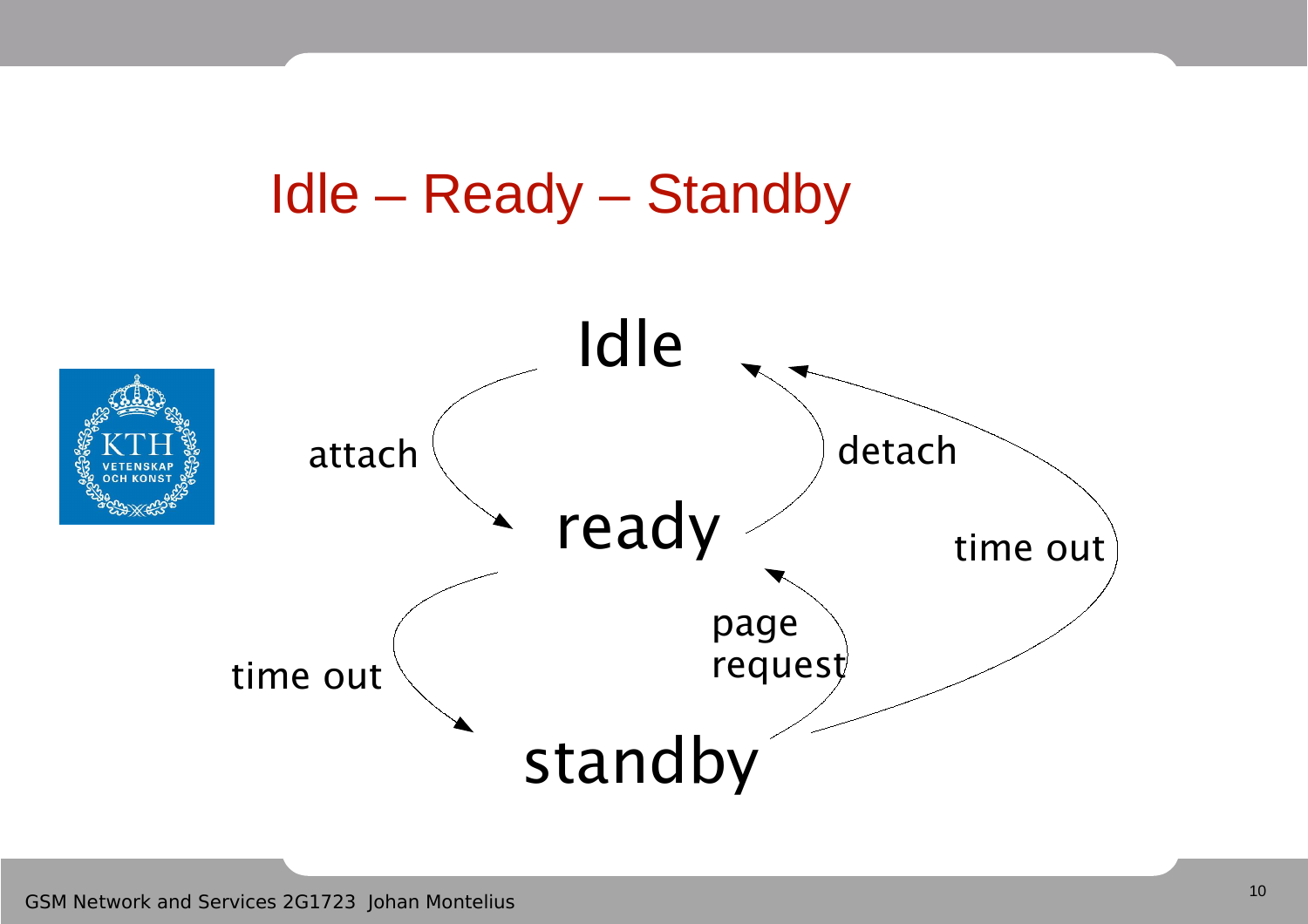## Idle – Ready – Standby

• Idle

- mobile is not registered with the SGSN
- Ready
	- mobile will inform the SGSN of every cell change
	- it can activate a PDP context to communicate with the Internet
- Standby
	- only report change in Routing Area.
	- can still have a PDP context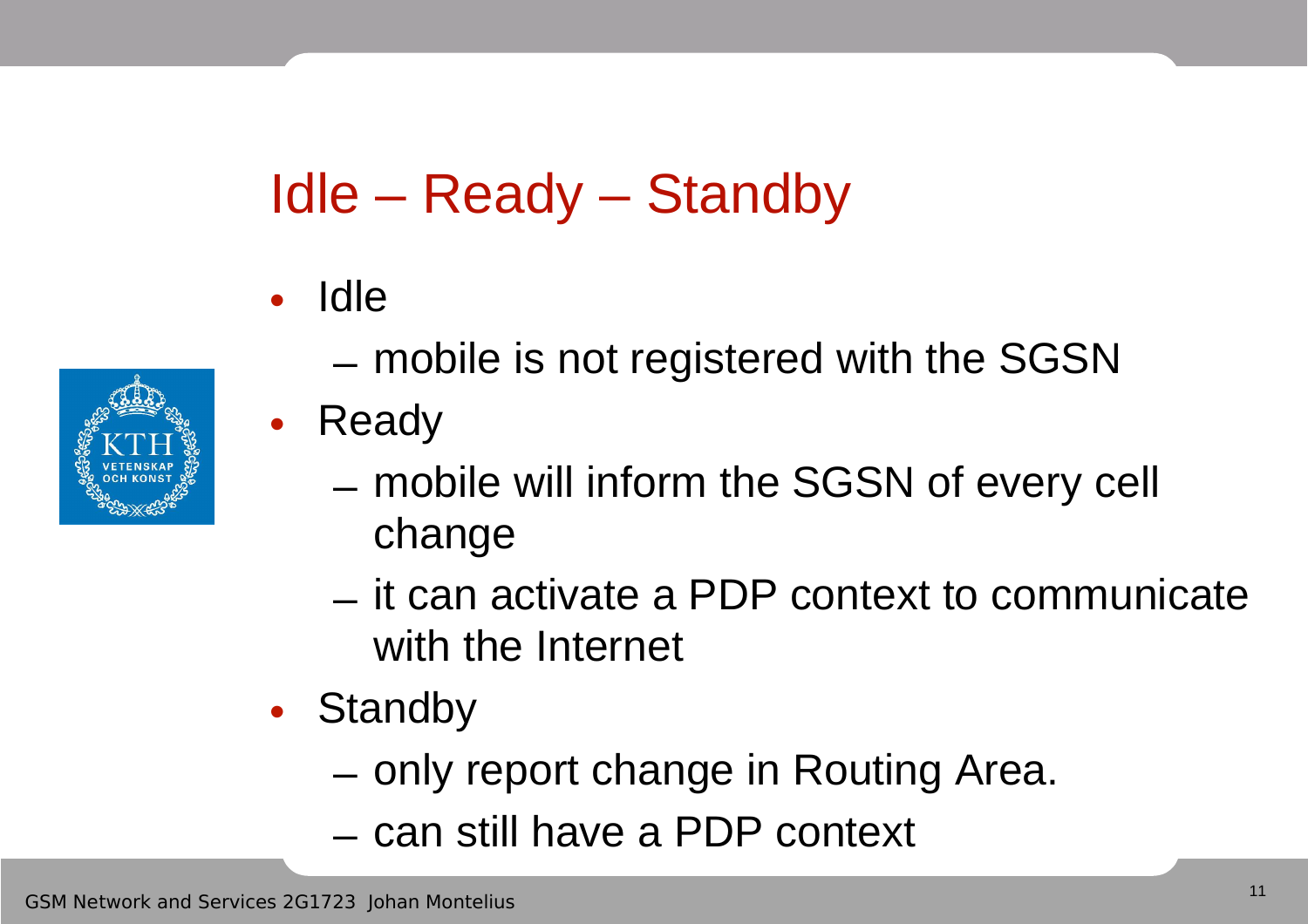# Routing Area

- A GSM location area is divided into smaller routing areas. RAI is equal to LAI + RAC (routing area code)
- The current routing area is known by the SGSN. The HLR knows which SGSN that handles the mobile station.
- SGSN allocates a P-TMSI (packet temporary mobile subscriber identity) to hide the identity of the subscriber.
- Why have a smaller routing area, why not use the regular location area?

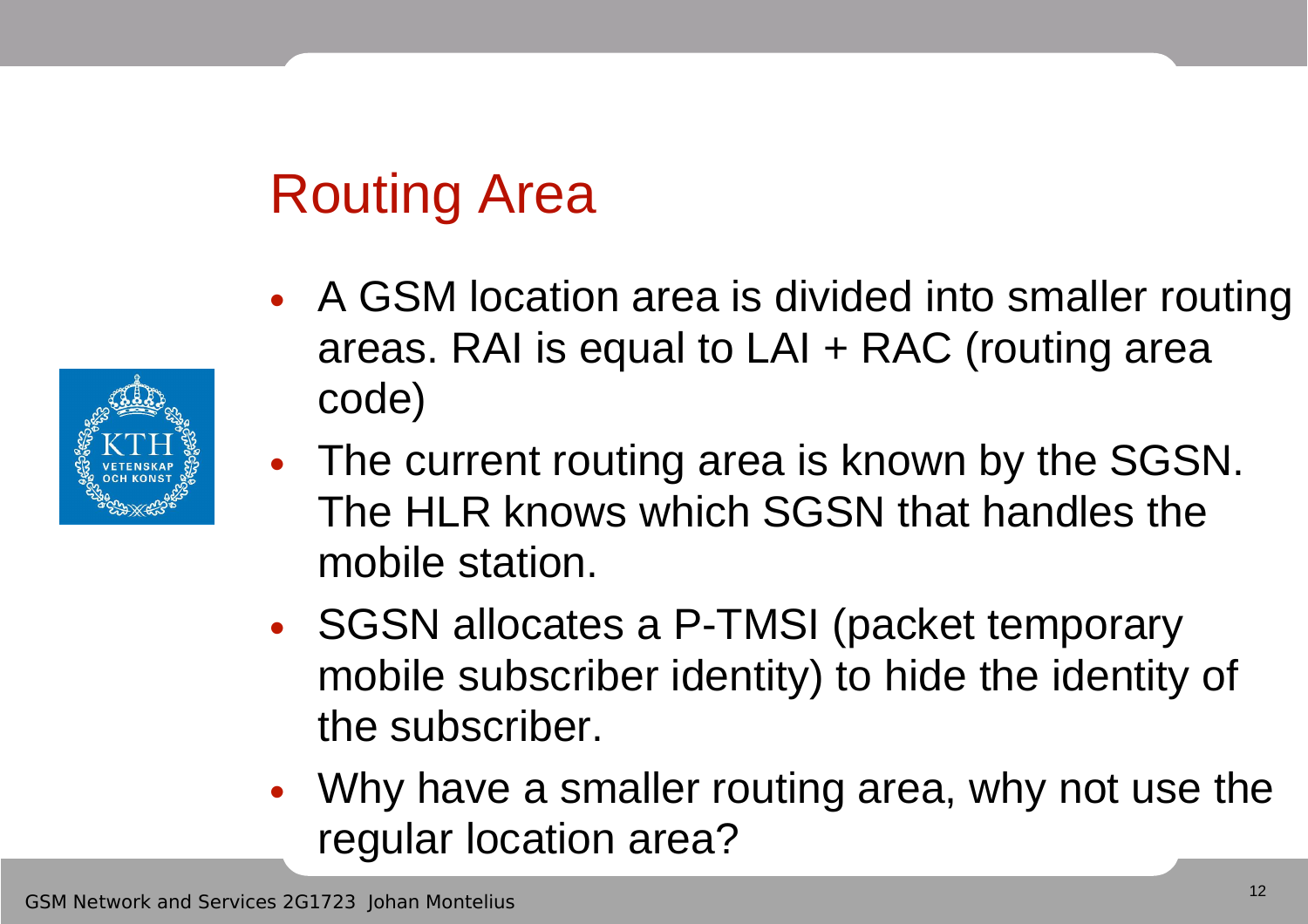### GPRS location update

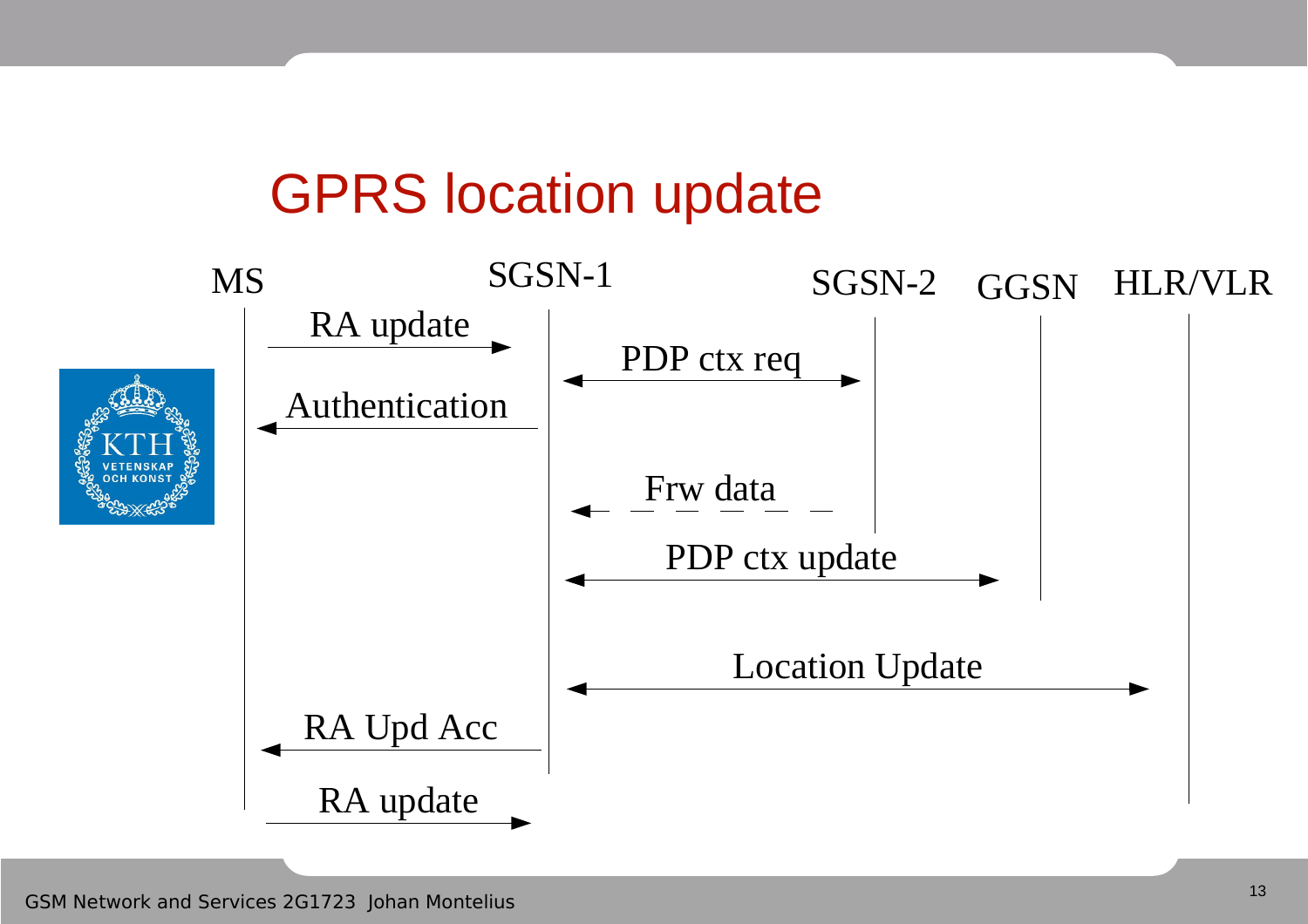### GPRS transport protocol stack

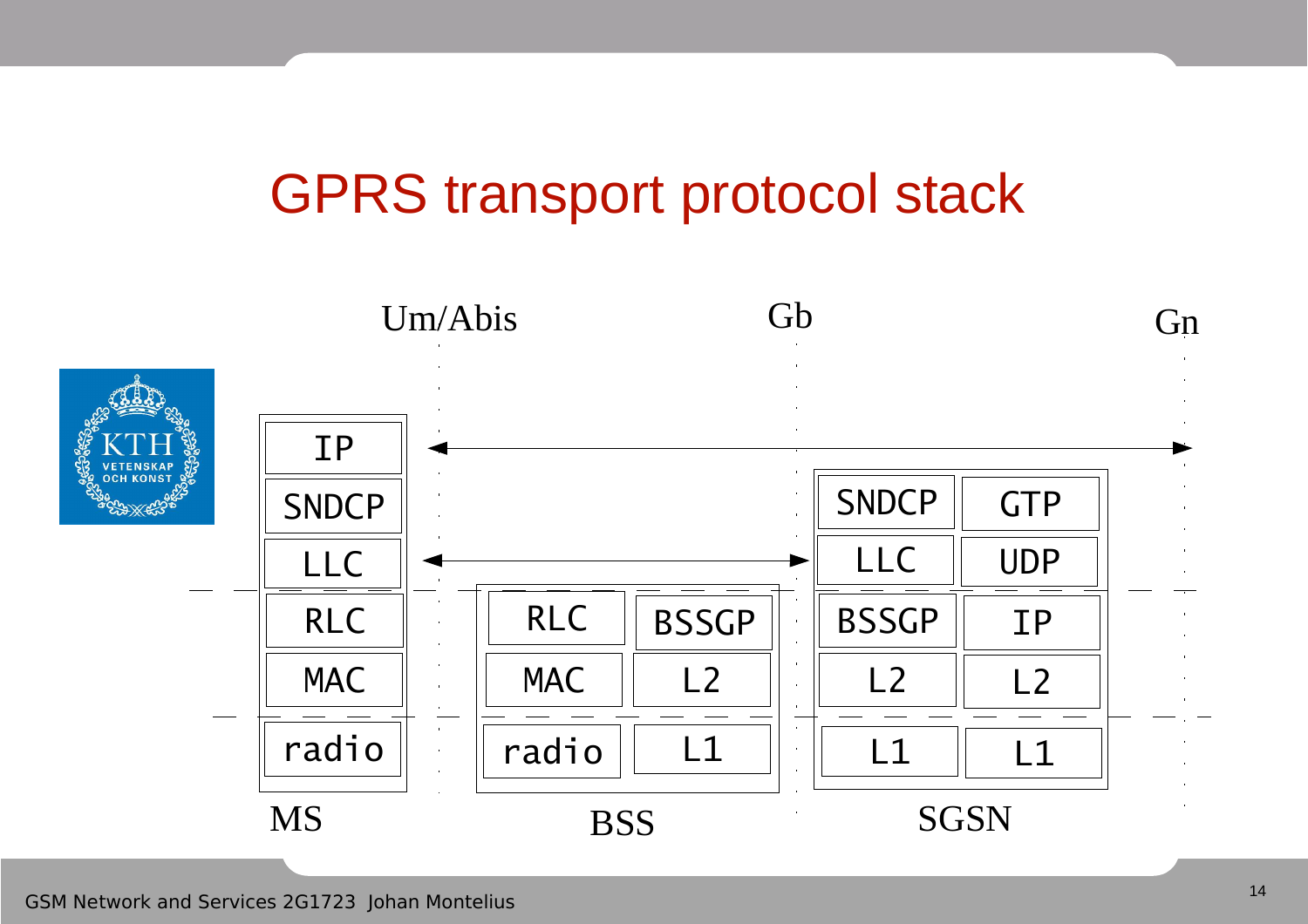## SNDCP – subnetwork dependent convergence protocol

- Multiplexing of several PDP context into one LLC connection. Uses NSAPI to address PDP context.
- Segmentation and reassembly (this could be handled by the IP layer)
- Compression
	- of data using V.42bis
	- of TCP/IP headers using RFC 1144 and 2507
	- you can set this on you mobile

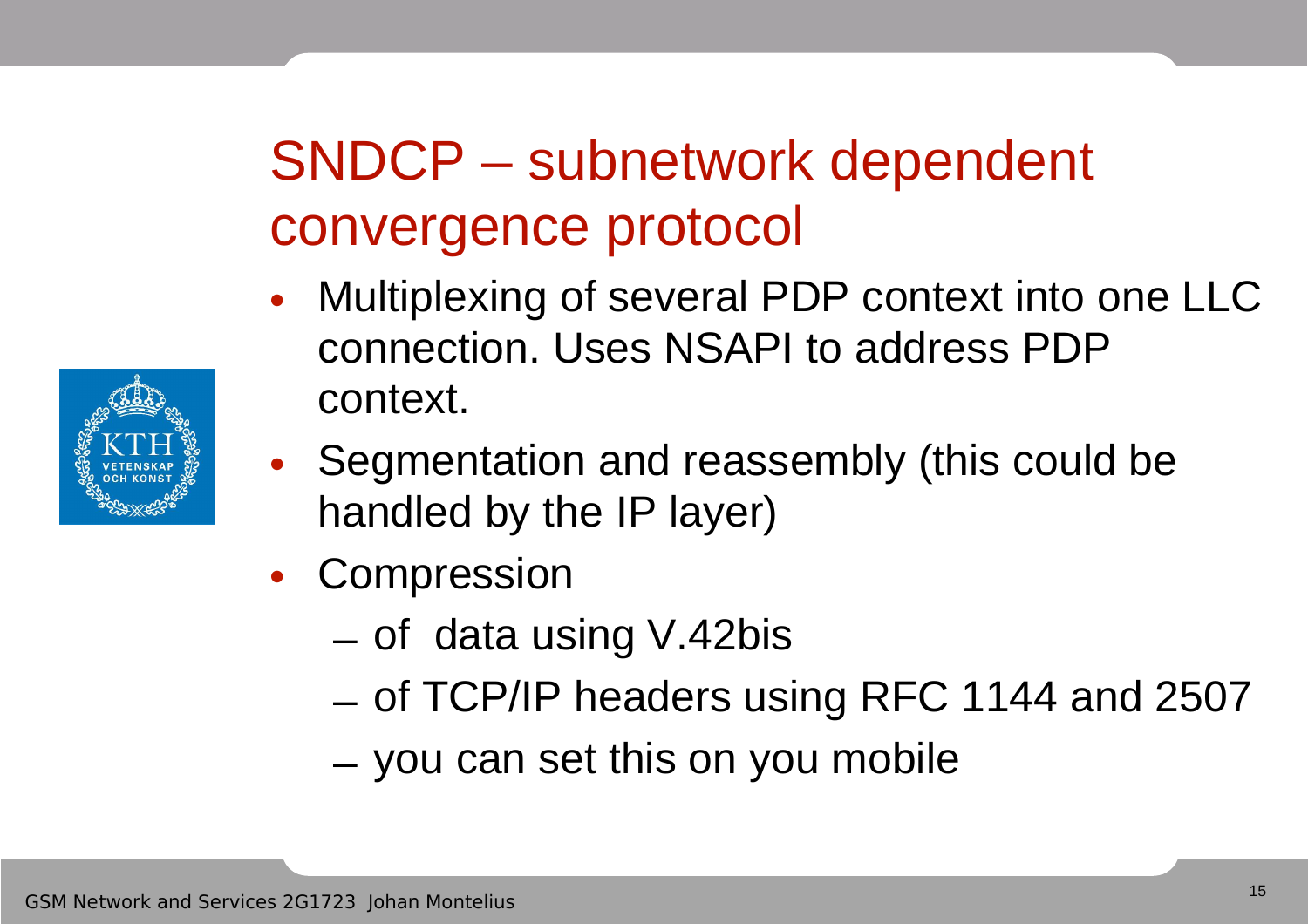# LLC – Logic Link Control

• A reliable (if requested) link from MS to SGSN.



- Acknowledge mode, ARQ
	- erroneous or lost frames are retransmitted
- Unacknowledged
	- Erroneous frames are discarded
	- Protected: frame check sequence
	- Unprotected: header check sequence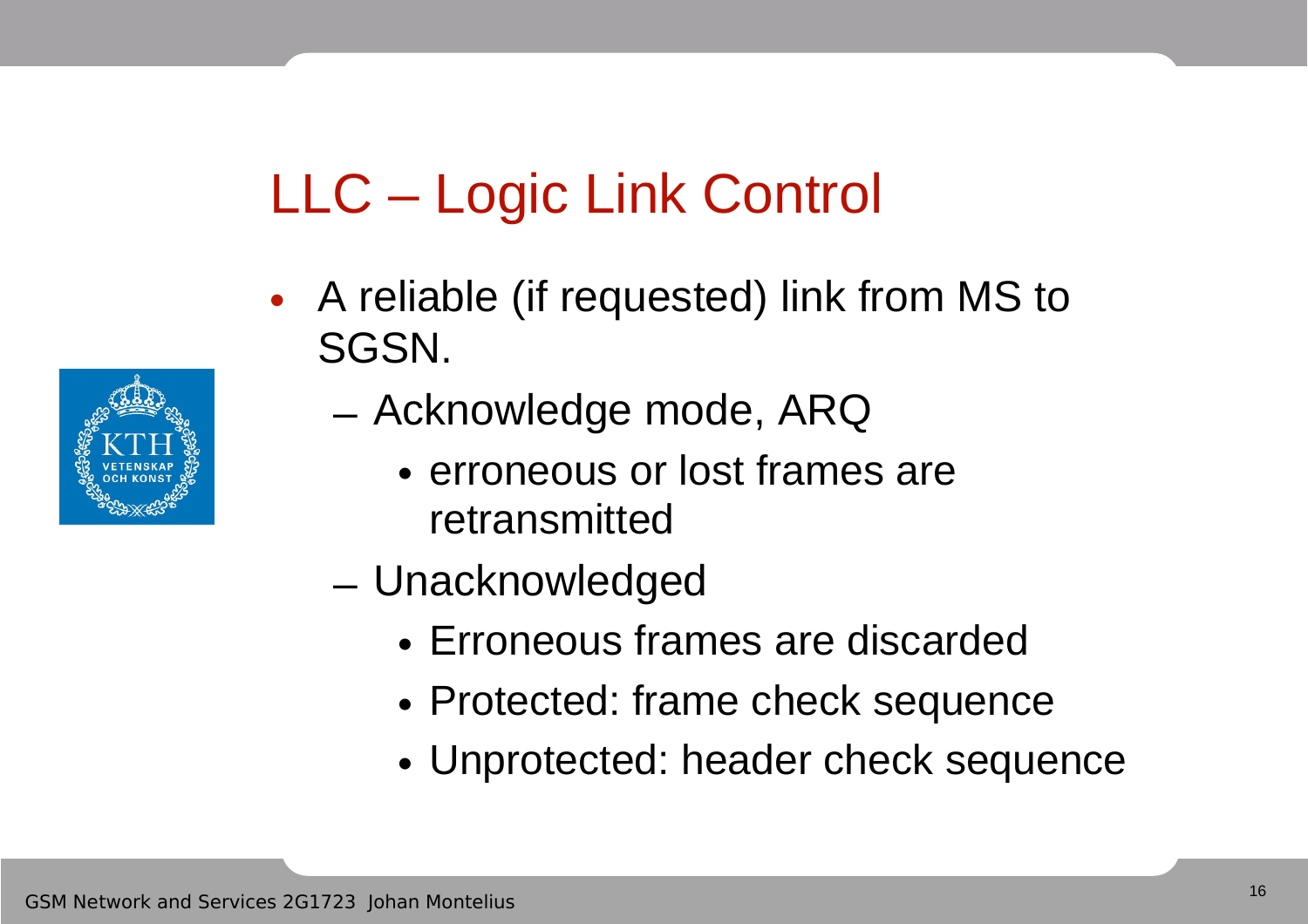# LLC – Logic Link Control

• Provides encryption



- Uses a similar algorithm to regular GSM encryption, GEA – GPRS Encryption Algorithm
- Keys are derived in the same way as regular GSM
- Note, MS will have two different Kc keys, one for GSM and one for GPRS
- What are the implications of encrypting at a higher layer?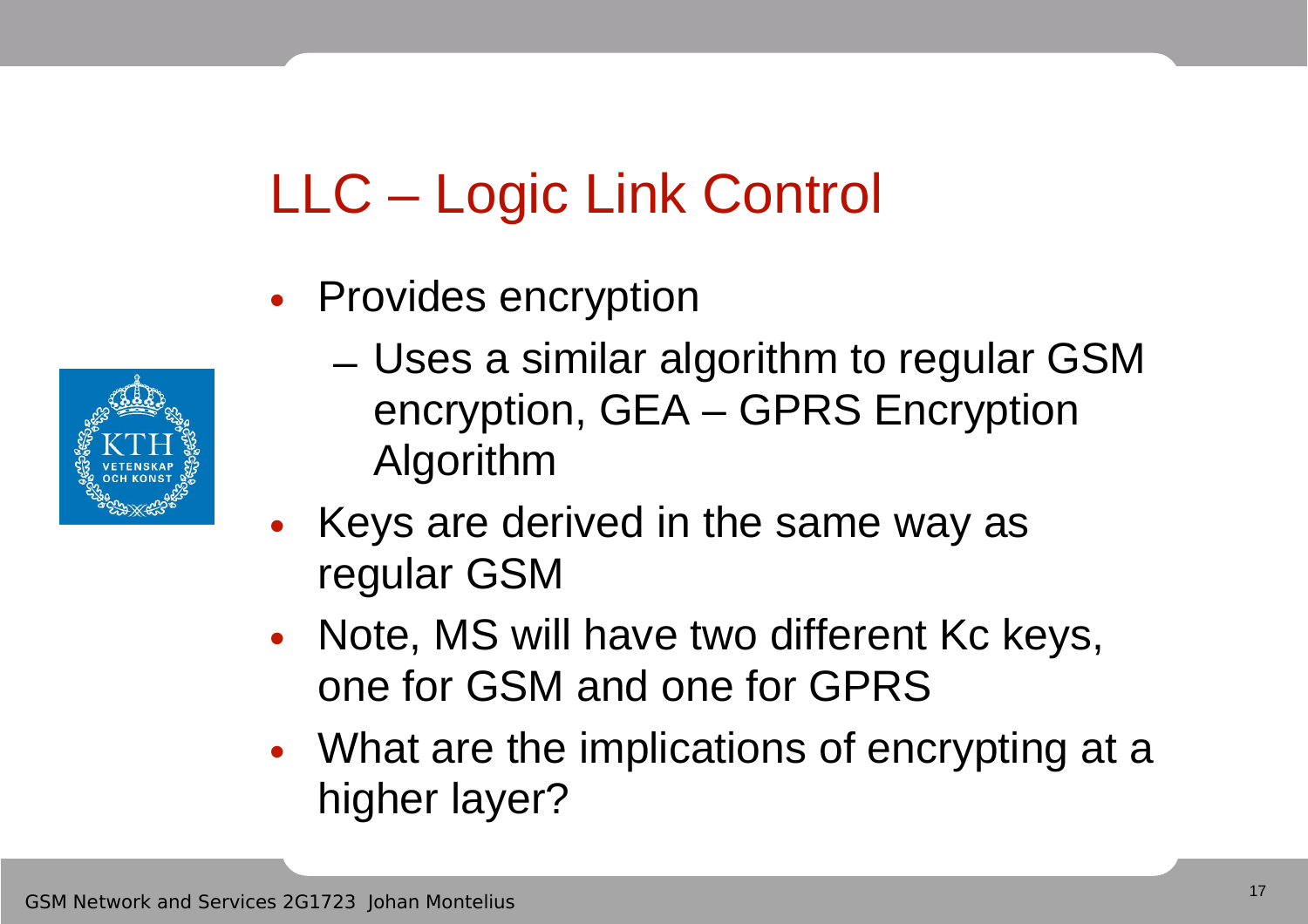### GPRS transport protocol stack

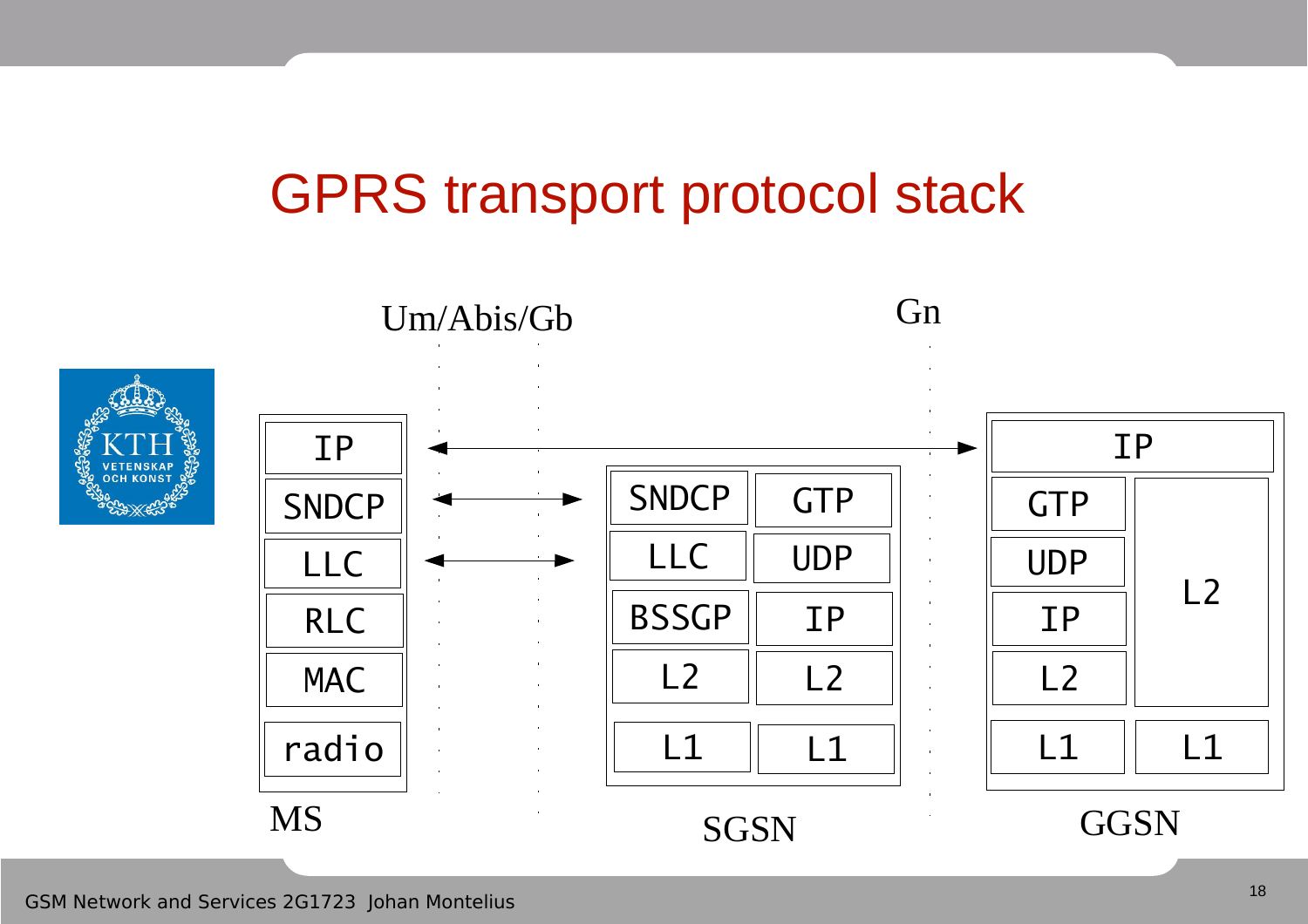## GTP – GPRS Tunnel Protocol

- A IP over UDP tunnel (could be TCP if requested).
- Converts SNDCP to GTP e.g. the GGSN can address a specific PDP context through GTP.
- Versions:
	- GTP-C for signaling
	- GTP-U for user data
- GGSN functions as a router on the Internet.

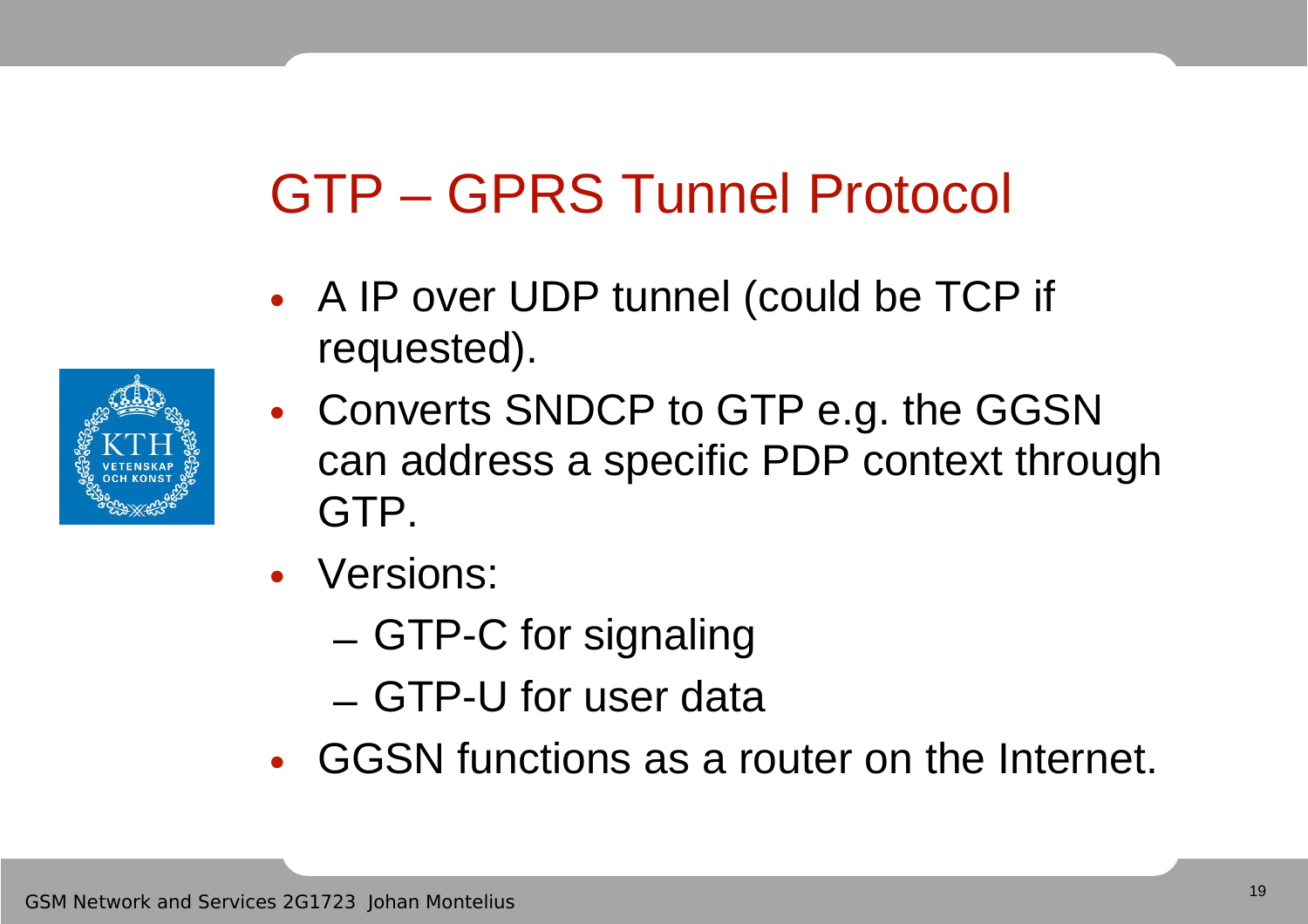## GPRS signaling protocol stack





GSM Network and Services 2G1723 Johan Montelius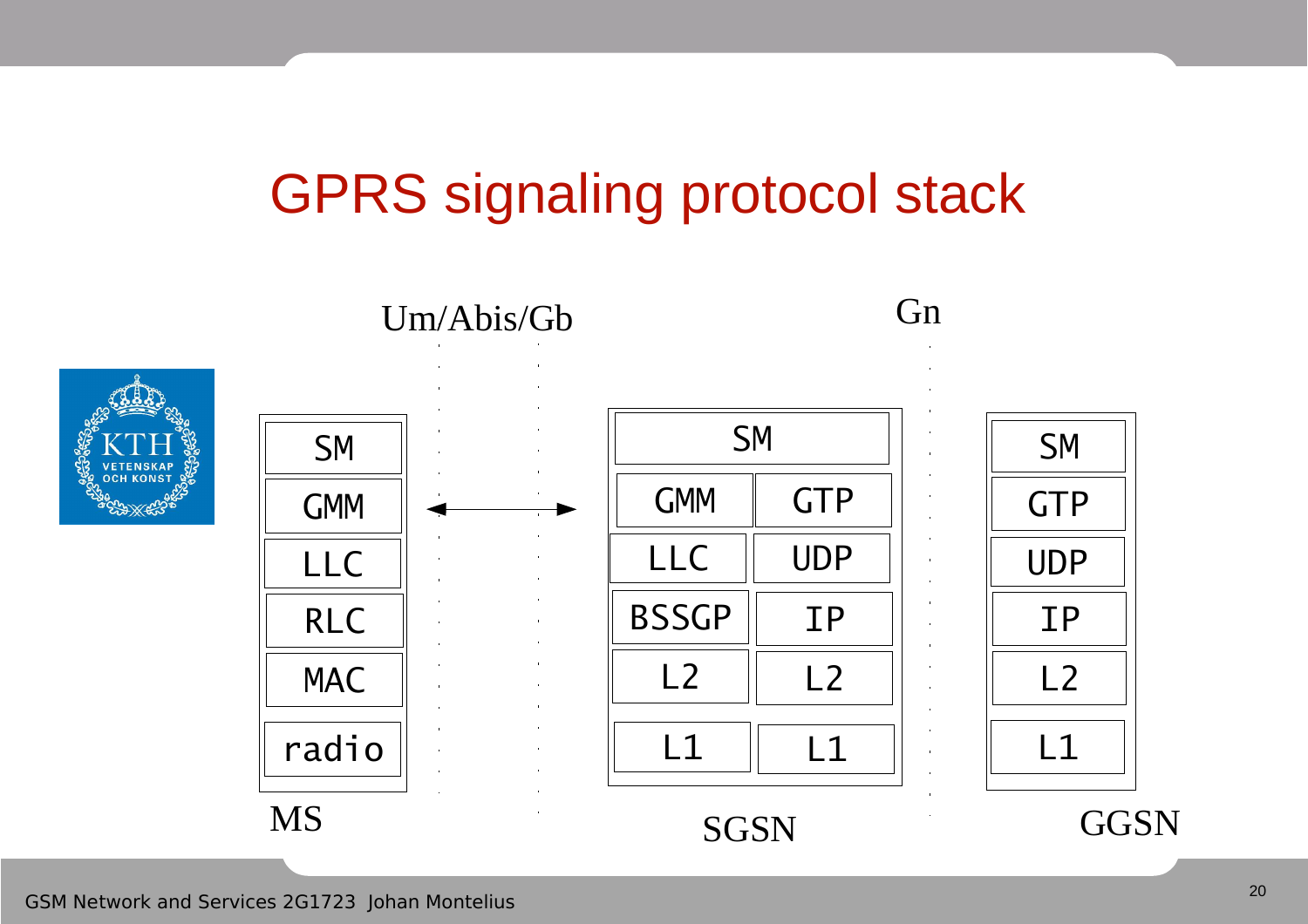# GMM – GPRS Mobility Management

- Attach / detach procedures
- Responsible for routing area management.
- Paging of mobiles
- Authentication, ciphering, identification
- PTMSI allocation

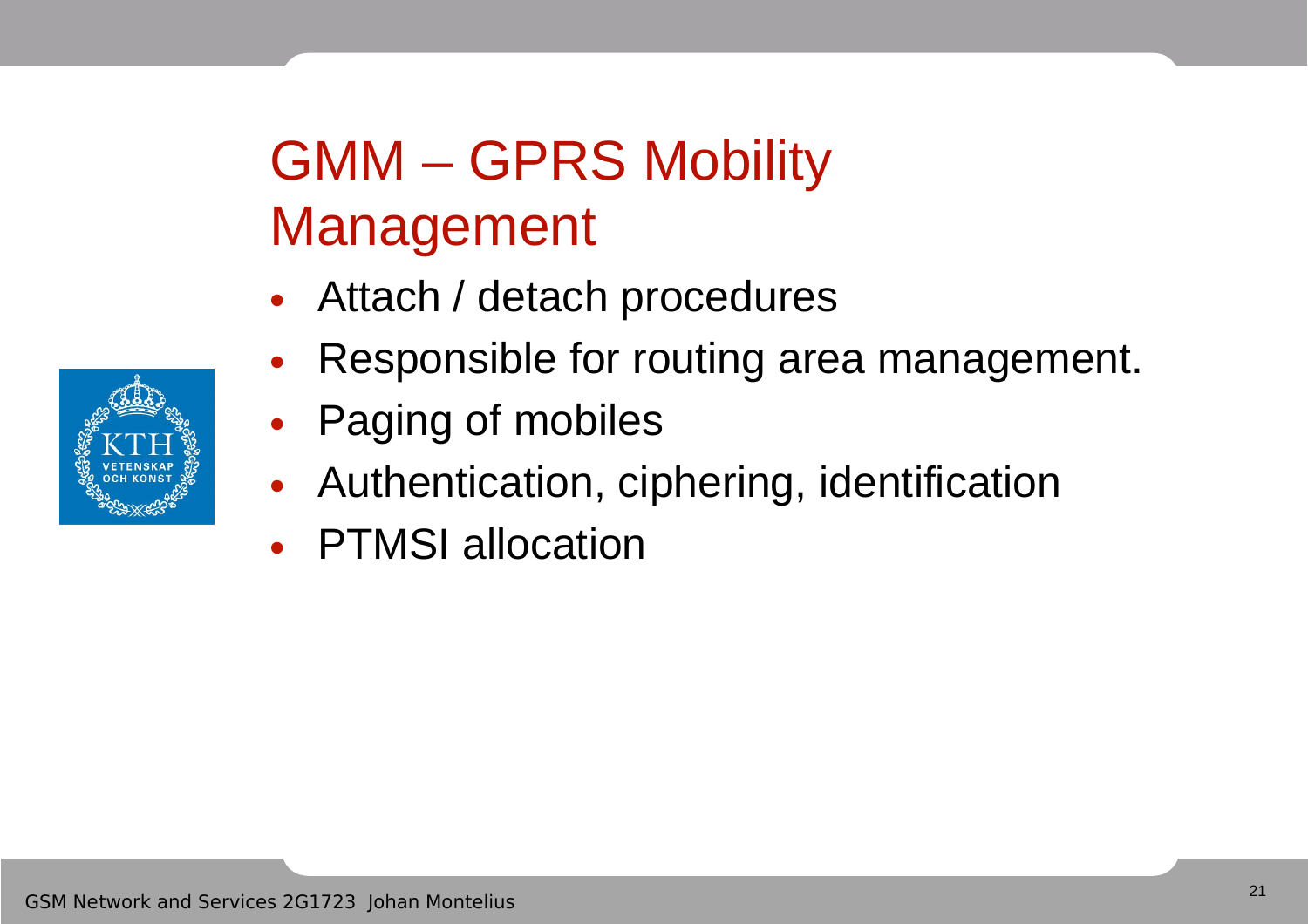### SM – Session Management

• Creating and handling of PDP context



- PDP context
	- The point of presence of the mobile in the external network (Internet). Holds the IP address.
	- Shared state between GGSN and SGSN.
	- Holds information about the QoS, mobile terminal capabilities etc.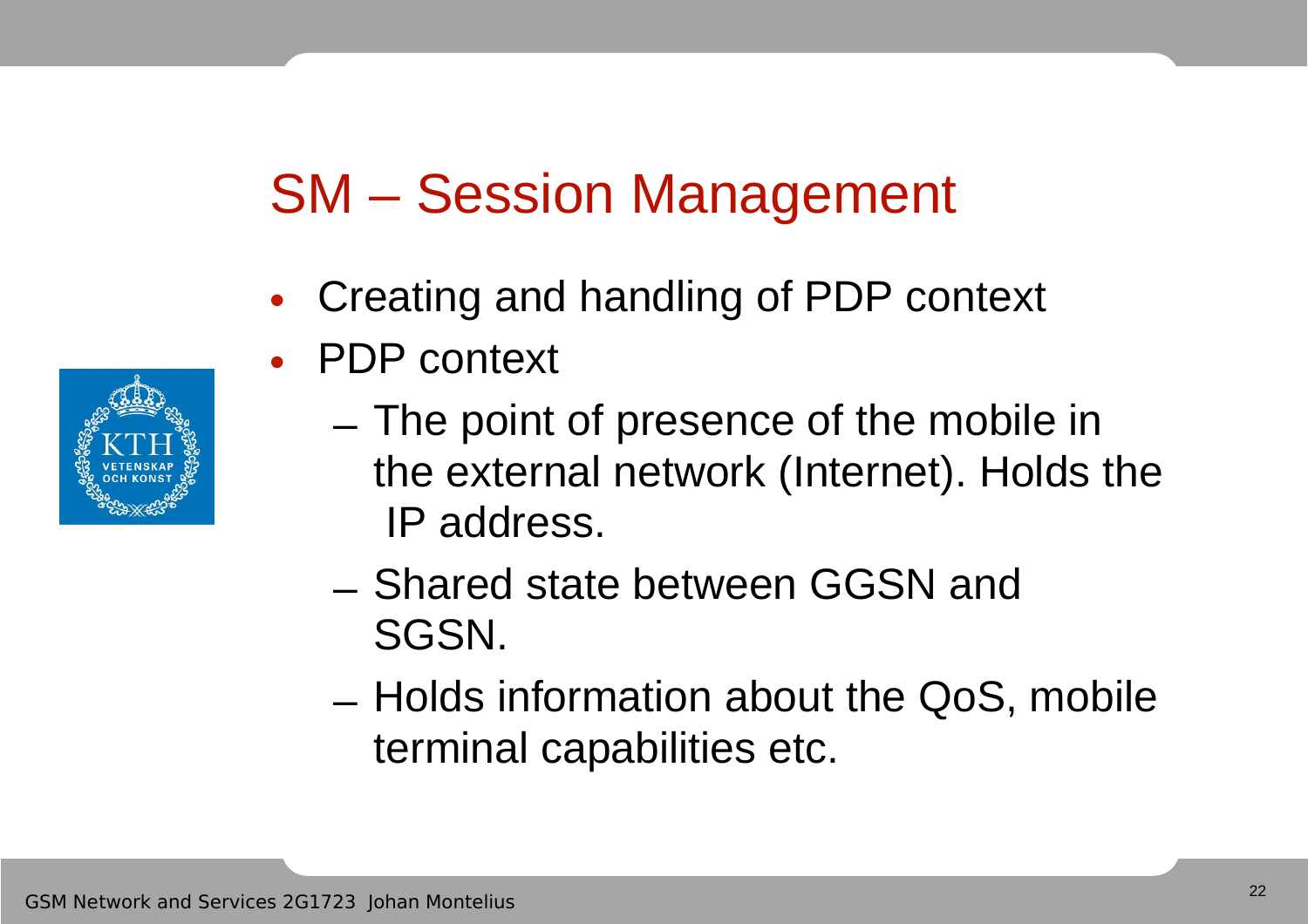## Logical Channels

- PBCCH Packet Broadcast Control Channel – Serves the same purpose as BCCH
- PCCCH
	- PRACH Packet random access channel
	- PAGCH Packet Access Grant Channel
	- PPCH Packet Paging Channel
	- PNCH Packet Notification Channel